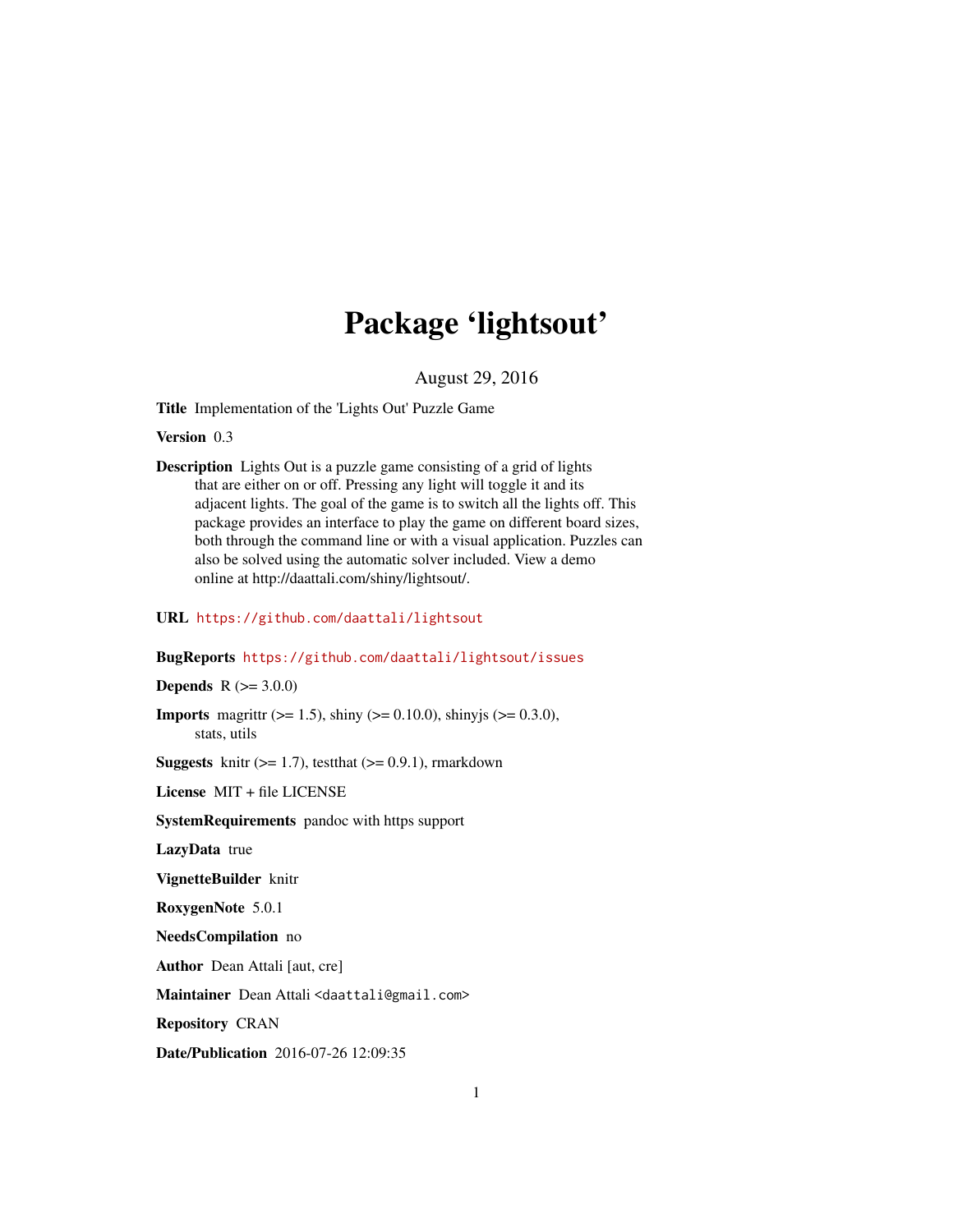## <span id="page-1-0"></span>R topics documented:

| Index |  |  |  |  |  |  |  |  |  |  |  |  |  |  |  |  |  | 10 |
|-------|--|--|--|--|--|--|--|--|--|--|--|--|--|--|--|--|--|----|
|       |  |  |  |  |  |  |  |  |  |  |  |  |  |  |  |  |  |    |
|       |  |  |  |  |  |  |  |  |  |  |  |  |  |  |  |  |  |    |
|       |  |  |  |  |  |  |  |  |  |  |  |  |  |  |  |  |  |    |
|       |  |  |  |  |  |  |  |  |  |  |  |  |  |  |  |  |  |    |
|       |  |  |  |  |  |  |  |  |  |  |  |  |  |  |  |  |  |    |
|       |  |  |  |  |  |  |  |  |  |  |  |  |  |  |  |  |  |    |
|       |  |  |  |  |  |  |  |  |  |  |  |  |  |  |  |  |  |    |
|       |  |  |  |  |  |  |  |  |  |  |  |  |  |  |  |  |  |    |
|       |  |  |  |  |  |  |  |  |  |  |  |  |  |  |  |  |  |    |
|       |  |  |  |  |  |  |  |  |  |  |  |  |  |  |  |  |  |    |

board\_entries *Get the board entries (configuration of the lights)*

#### Description

Get the board entries (configuration of the lights)

#### Usage

board\_entries(board)

#### Arguments

board A lightsout board object

#### Value

A matrix representing the current state of the lights (0 for off, 1 for on) in the board

#### Examples

```
board <- random_board(5)
board
board_entries(board)
```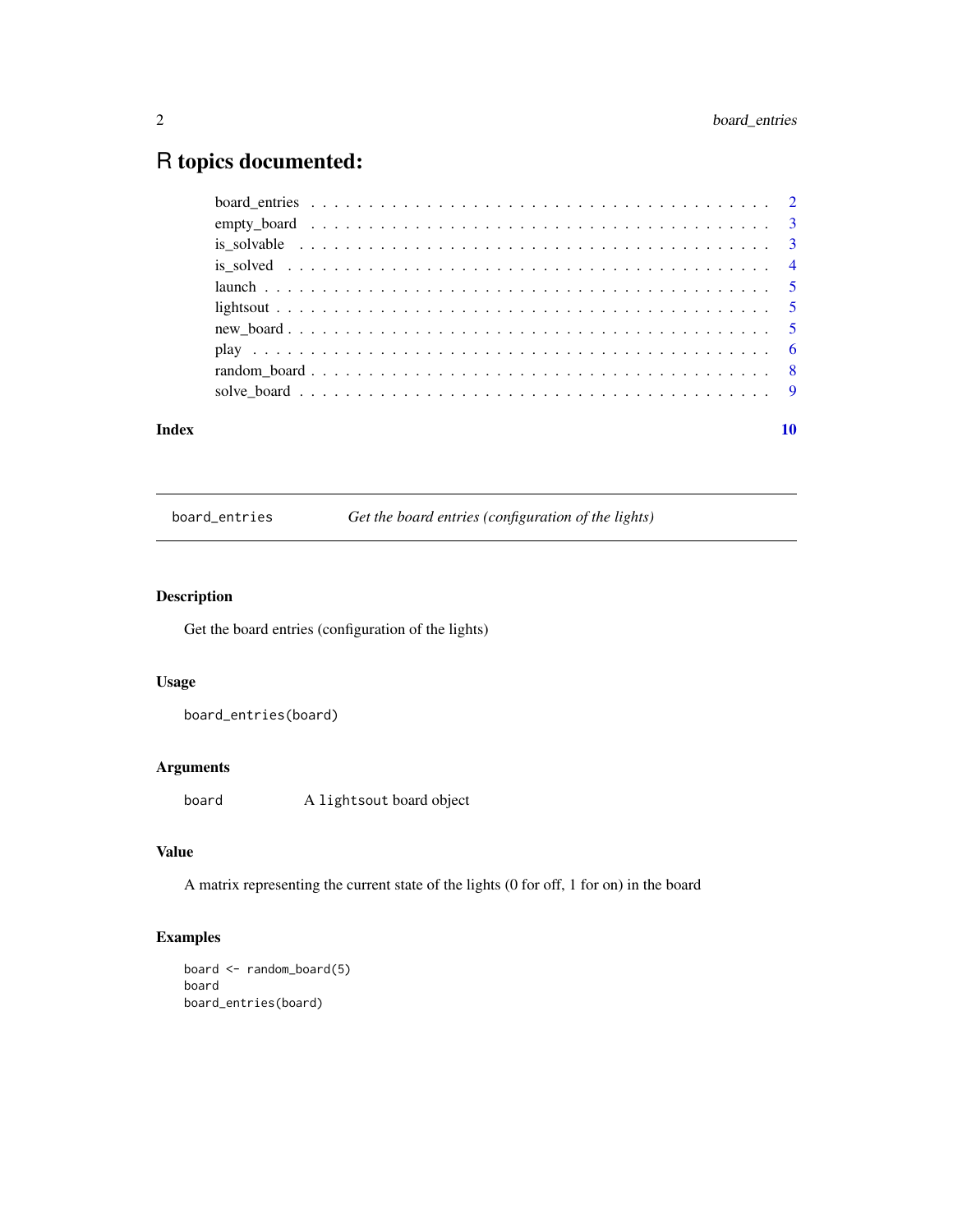<span id="page-2-2"></span><span id="page-2-0"></span>

#### Description

Initialize a Lights Out board with all lights switched off

#### Usage

```
empty_board(size, classic = TRUE)
```
#### Arguments

| size    | Number of rows and columns for the board                                                                                                                                |
|---------|-------------------------------------------------------------------------------------------------------------------------------------------------------------------------|
| classic | If TRUE, then pressing a light will toggle it and its adjacent neighbours only. If<br>FALSE, then pressing a light will toggle the entire row and column of the pressed |
|         | light.                                                                                                                                                                  |

#### Value

A lightsout board.

#### See Also

[random\\_board](#page-7-1) [new\\_board](#page-4-1)

#### Examples

empty\_board(5)

<span id="page-2-1"></span>is\_solvable *Is a given Lights Out board solvable?*

#### Description

Not every Lights Out configuration has a solution (this has been mathematically proven). This function determines whether a given board has a solution or not.

#### Usage

is\_solvable(board)

#### Arguments

board A lightsout board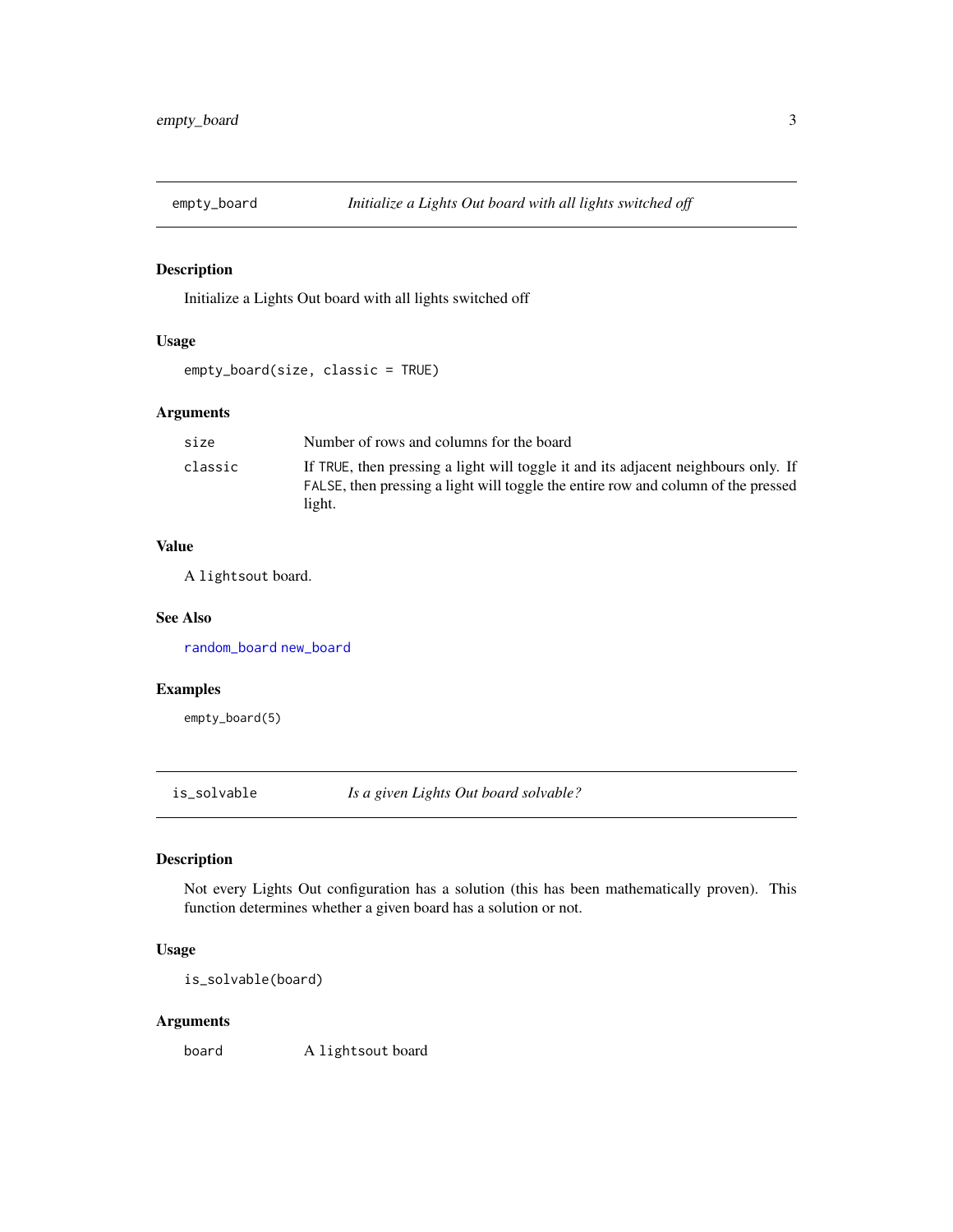#### <span id="page-3-0"></span>Value

TRUE if the given board has a solution; FALSE otherwise.

#### See Also

[is\\_solved](#page-3-1) [solve\\_board](#page-8-1)

#### Examples

```
# The following board is solvable using the classic mode (only adjacent lights
# are toggled), but has no solution in the variant mode.
lights \leq c(1, 1, 0,1, 0, 0,
            0, 0, 0 )
board_classic <- new_board(lights)
board_variant <- new_board(lights, classic = FALSE)
is_solvable(board_classic)
is_solvable(board_variant)
```
<span id="page-3-1"></span>

```
is_solved Is the given board is a solved state?
```
#### **Description**

A board is considered solved if all the lights are switched off (have a state of 0).

#### Usage

is\_solved(board)

#### Arguments

board A lightsout board

#### Value

TRUE if the given board is solved; FALSE otherwise.

#### See Also

[is\\_solvable](#page-2-1) [solve\\_board](#page-8-1)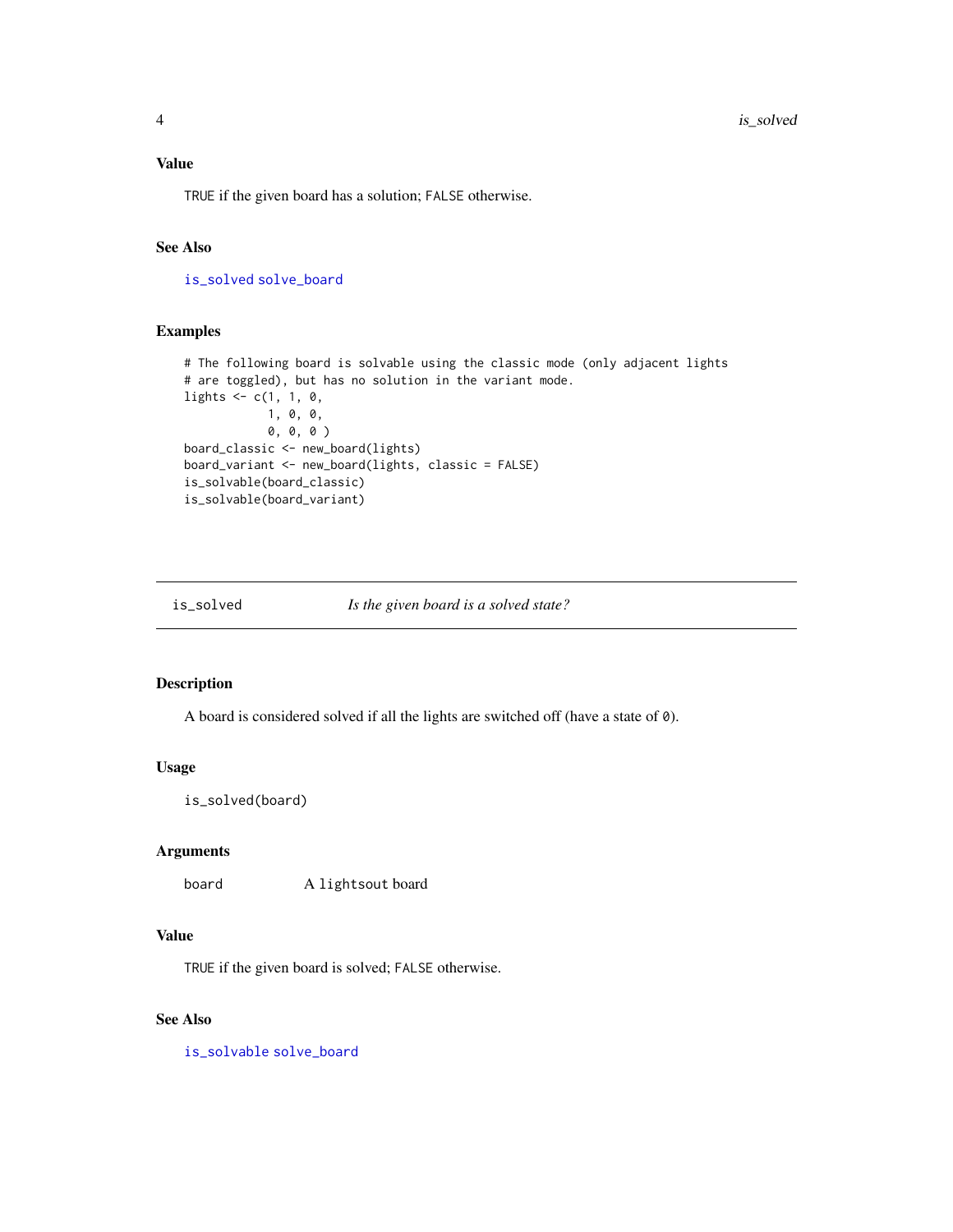#### <span id="page-4-0"></span>launch 5 anns 2012 anns 2014 anns 2014 anns 2014 anns 2014 anns 2014 anns 2014 anns 2014 anns 2014 anns 2014 a

#### Examples

```
# Create a board solved with one move and solve it.
lights \leq c(1, 1, 0,1, 0, 0,
            0, 0, 0 )
board <- new_board(lights)
is_solved(board)
board <- board %>% play(1, 1)
is_solved(board)
```
launch *Run the graphical interface to the game in a web browser*

#### **Description**

Run the graphical interface to the game in a web browser

#### Usage

launch()

lightsout *lightsout package - Implementation of the 'Lights Out' Puzzle Game*

#### Description

Lights Out is a puzzle game consisting of a grid of lights that are either on or off. Pressing any light will toggle it and its adjacent lights. The goal of the game is to switch all the lights off. This package provides an interface to play the game on different board sizes, both through the command line or with a visual application. Puzzles can also be solved using the automatic solver included. [View a demo online](http://daattali.com/shiny/lightsout/) or see the full [README](https://github.com/daattali/lightsout) on GitHub.

<span id="page-4-1"></span>new\_board *Initialize a Lights Out board with a given lights configuration*

#### **Description**

Create a Lights Out board that can be played by the user or solved automatically. Only square boards of size 3x3, 5x5, 7x7, or 9x9 are supported. The initial lights configuration must be provided. To create a board with a random configuration, use the [random\\_board](#page-7-1) function.

#### Usage

new\_board(entries, classic = TRUE)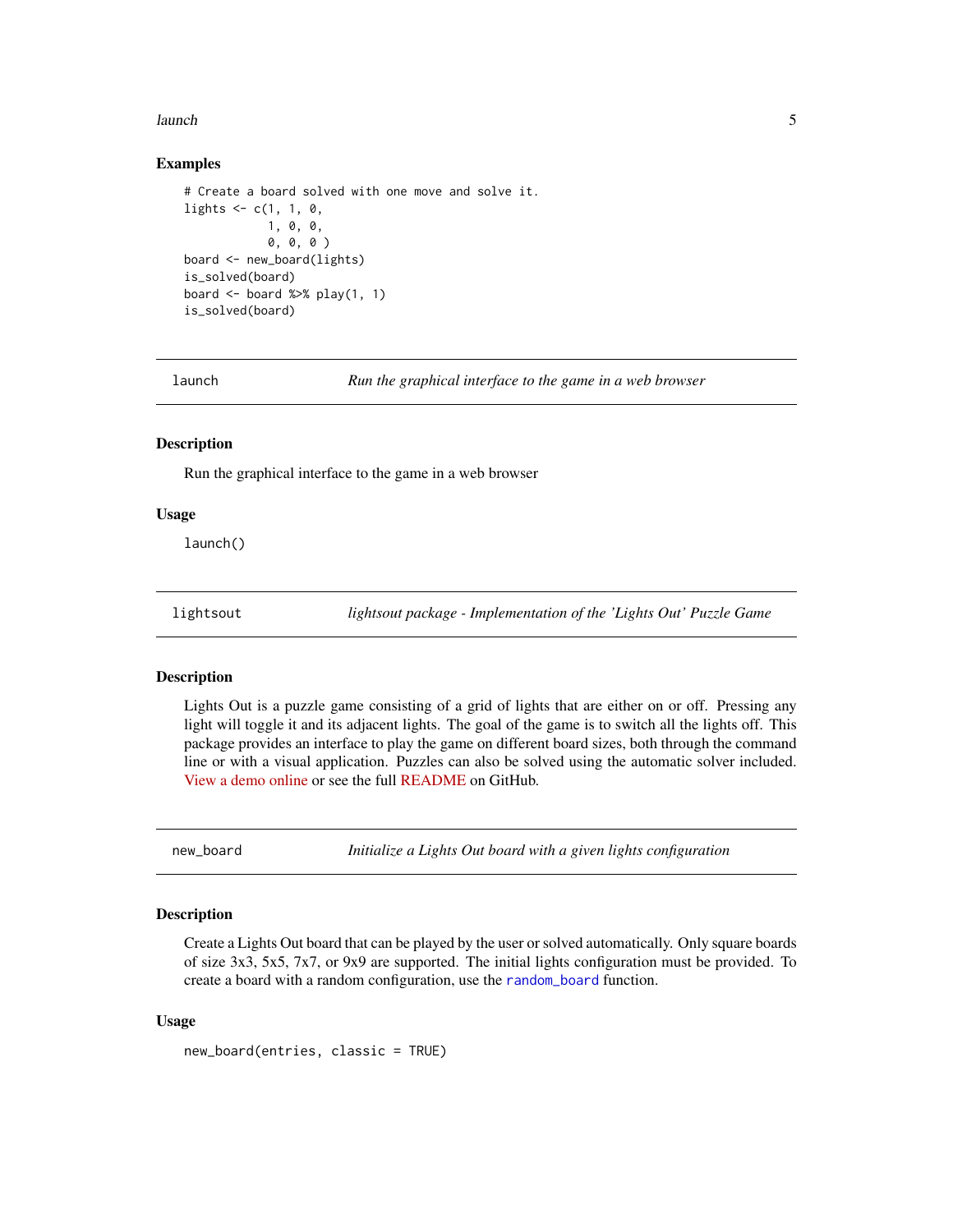#### <span id="page-5-0"></span>Arguments

| entries | The initial configuration of lights on the board, entries can either be a vector<br>or a matrix. If a vector is used, the vector is assumed to start at the top-left<br>corner of the board and is read row-by-row. Only values of 0 (light off) and 1<br>(light on) are allowed in the vector or matrix. See the examples below. |
|---------|-----------------------------------------------------------------------------------------------------------------------------------------------------------------------------------------------------------------------------------------------------------------------------------------------------------------------------------|
| classic | If TRUE, then pressing a light will toggle it and its adjacent neighbours only. If<br>FALSE, then pressing a light will toggle the entire row and column of the pressed<br>light.                                                                                                                                                 |

#### Value

A lightsout board object.

### See Also

[random\\_board](#page-7-1) [play](#page-5-1) [solve\\_board](#page-8-1)

#### Examples

```
vector <- c(1, 1, 0,
           1, 0, 1,
            0, 1, 1)
new_board(entries = vector)
matrix <- matrix(
            c(1, 1, 0,1, 0, 1,
              0, 1, 1),
            nrow = 3, byrow = TRUE)
new_board(entries = matrix)
```
<span id="page-5-1"></span>play *Play (press) a single light or multiple lights on a board*

#### Description

In classic mode, pressing a light will toggle it and its four adjacent lights. In variant mode, pressing a light will toggle it and all other lights in its row and column. Toggling a light means switching it from on to off or from off to on.

#### Usage

```
play(board, row, col, matrix)
```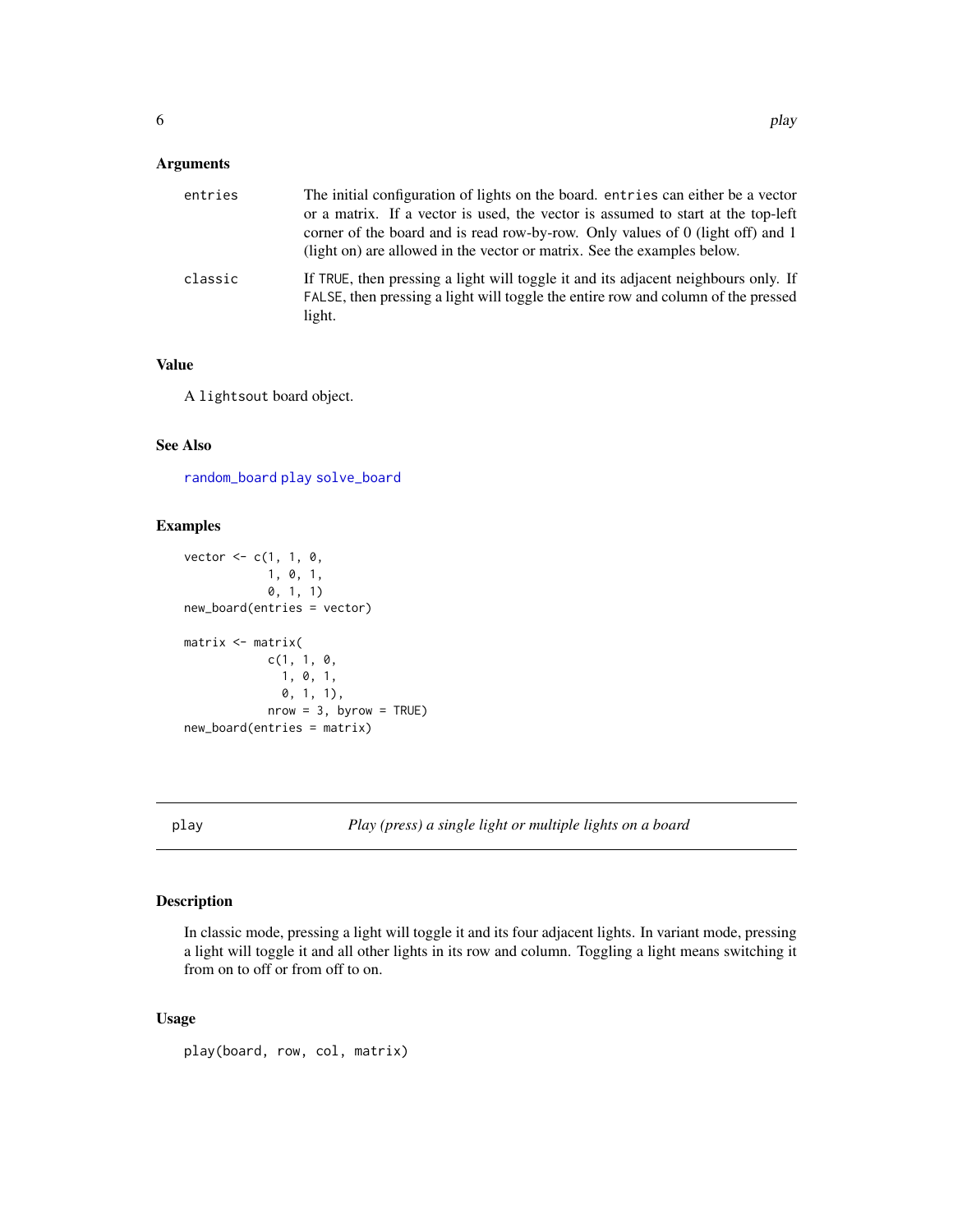#### <span id="page-6-0"></span>play the contract of the contract of the contract of the contract of the contract of the contract of the contract of the contract of the contract of the contract of the contract of the contract of the contract of the contr

#### Arguments

| board  | A lightsout board                                                                                                                                                                                                                                                            |
|--------|------------------------------------------------------------------------------------------------------------------------------------------------------------------------------------------------------------------------------------------------------------------------------|
| row    | The row of the light to press. To press multiple lights, use a list of row numbers.<br>If a list is provided, then the col argument must also be a list of the same length.                                                                                                  |
| col    | The column of the light to press. To press multiple lights, use a list of column<br>numbers. If a list is provided, then the row argument must also be a list of the<br>same length.                                                                                         |
| matrix | Instead of using row and col, a matrix can be used to specify which lights to<br>press. The matrix must have the same dimensions as the board. Any position<br>in the given matrix with a value of 1 will result in a press of a light in the same<br>position in the board. |

#### Value

A new lightsout board object after the given lights are pressed.

#### See Also

[solve\\_board](#page-8-1) [empty\\_board](#page-2-2) [new\\_board](#page-4-1) [random\\_board](#page-7-1)

#### Examples

# Create a 5x5 board with all lights switched off and then press some lights

```
board <- empty_board(5)
board
# Press the light at (2,1)
newboard <- play(board, 2, 1)
newboard
# Press the light at (2,1) and then at (3,4)
newboard \le board %>% play(2, 1) %>% play(3, 4)
newboard
# Press both lights with one call
newboard \leq play(board, c(2, 3), c(1, 4))
newboard
# Press both lights using a matrix instead of specifying rows and columns
newboard <- play(board, matrix = matrix(
                          c(0, 0, 0, 0, 0,
                            1, 0, 0, 0, 0,
                            0, 0, 0, 1, 0,
                            0, 0, 0, 0, 0,
                            0, 0, 0, 0, 0),
                          nrow = 5, byrow = TRUE))
newboard
```
# Press the same lights, but this time when the game mode is not classic,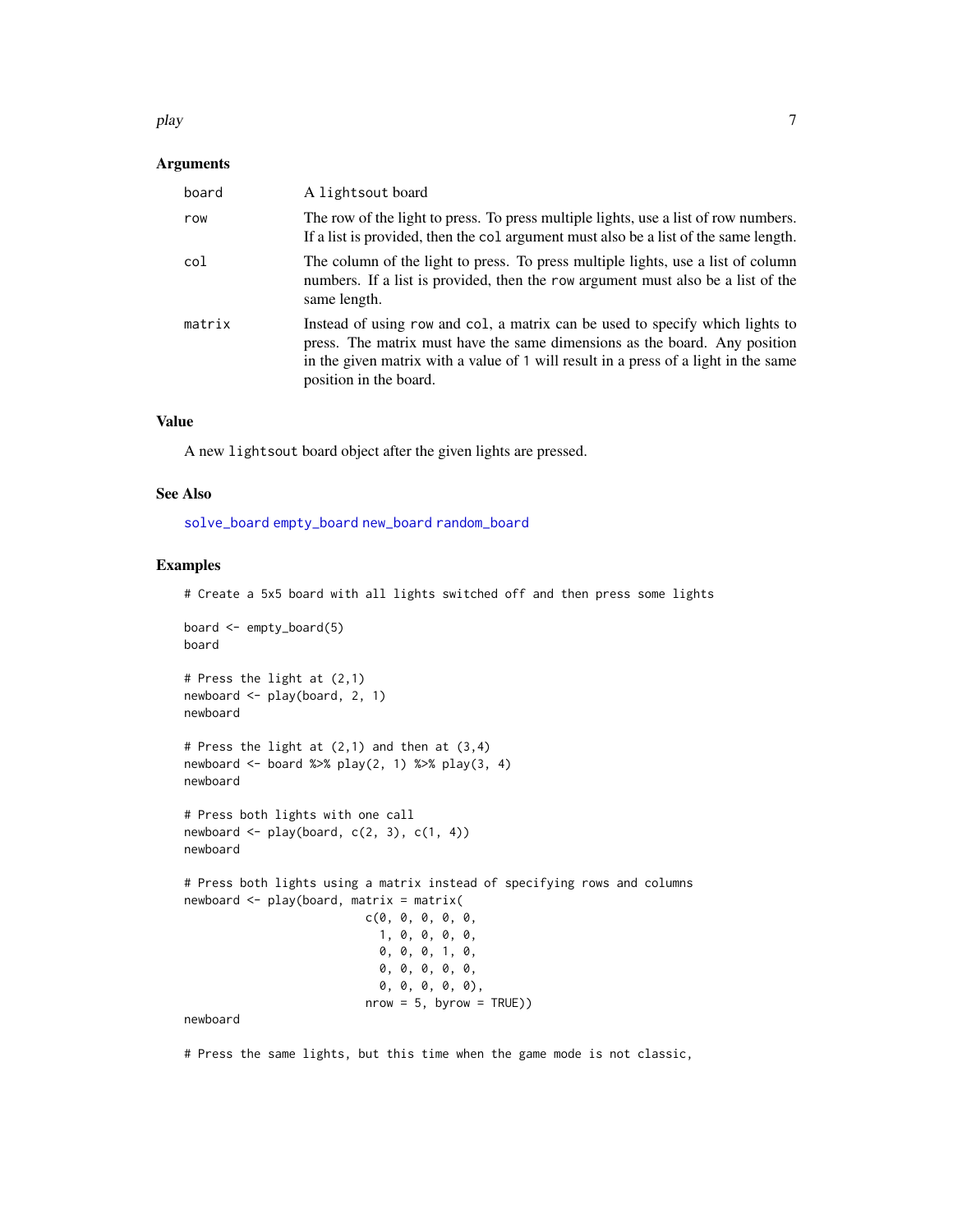```
# and the whole row/column get toggled
empty_board(5, classic = FALSE) %>% play(2, 1)
empty_board(5, classic = FALSE) %\gg% play(c(2, 3), c(1, 4))
```
<span id="page-7-1"></span>random\_board *Create a random (but solvable) Lights Out board*

#### Description

Create a Lights Out board that can be played by the user or solved automatically. Only square boards of size 3x3, 5x5, 7x7, or 9x9 are supported. The initial lights configuration is randomly generated, but always solvable. To create a board with a user-defined configuration, use the [new\\_board](#page-4-1) function.

#### Usage

```
random_board(size, classic = TRUE)
```
#### Arguments

| size    | Number of rows and columns for the board                                                                                                                                          |
|---------|-----------------------------------------------------------------------------------------------------------------------------------------------------------------------------------|
| classic | If TRUE, then pressing a light will toggle it and its adjacent neighbours only. If<br>FALSE, then pressing a light will toggle the entire row and column of the pressed<br>light. |

#### Value

A lightsout board object.

#### See Also

[new\\_board](#page-4-1) [play](#page-5-1) [solve\\_board](#page-8-1)

#### Examples

set.seed(10)

```
# Create a random 5x5 classic board
board <- random_board(5)
board
```

```
# Get the solution for the board
solution <- solve_board(board)
solution
```

```
# Press the lights according to the solution, the result should be a board
# with all lights switched off
play(board, matrix = solution)
```
<span id="page-7-0"></span>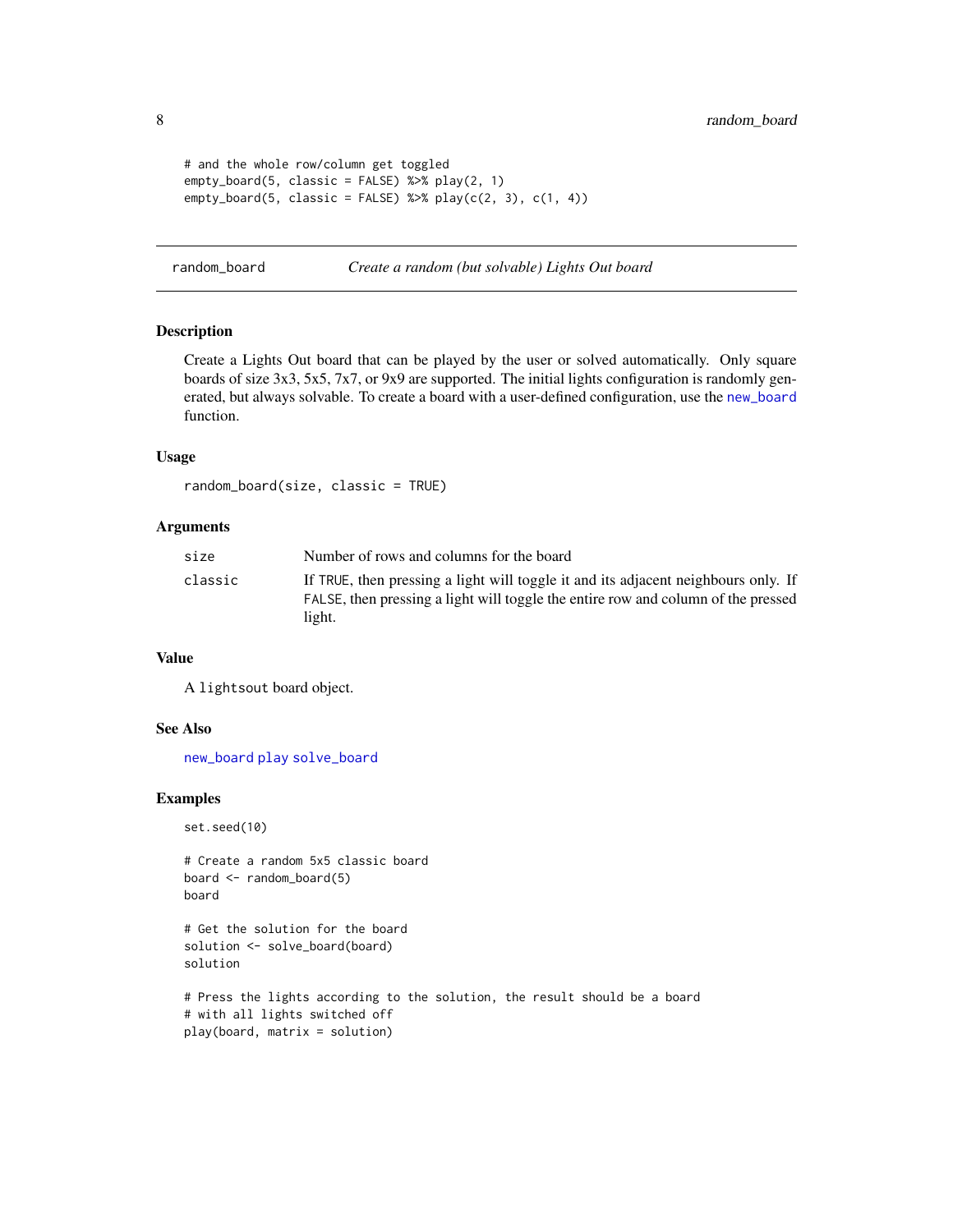<span id="page-8-1"></span><span id="page-8-0"></span>

#### Description

Given a Lights Out board, find the set of lights that need to be pressed in order to solve the board. If no solution is possible, an error is thrown.

#### Usage

solve\_board(board)

#### Arguments

board A lightsout board object.

#### Details

There are a few algorithms for solving Lights Out puzzles. This function implements the Gaussian Elimination technique, which does not guarantee the minimum number of steps. Therefore, some steps in the given solution may be redundant.

If you are interested, there are many resources online outlining the exact details of how this technique works, and what the other solving strategies are.

#### Value

A matrix with the same dimensions as the input board, with a 1 in every position that requires a press to solve to the board. Note that the order of the light presses does not matter.

#### See Also

[new\\_board](#page-4-1) [random\\_board](#page-7-1) [play](#page-5-1) [is\\_solvable](#page-2-1) [is\\_solved](#page-3-1)

#### Examples

```
# Create an empty 5x5 board, press two lights, and then see that the solution
# tells us to press the same lights in order to solve the board.
board <- empty_board(5) %>% play(3, 2) %>% play(4, 1)
board
solution <- solve_board(board)
solution
board <- play(board, matrix = solution)
is_solved(board)
```